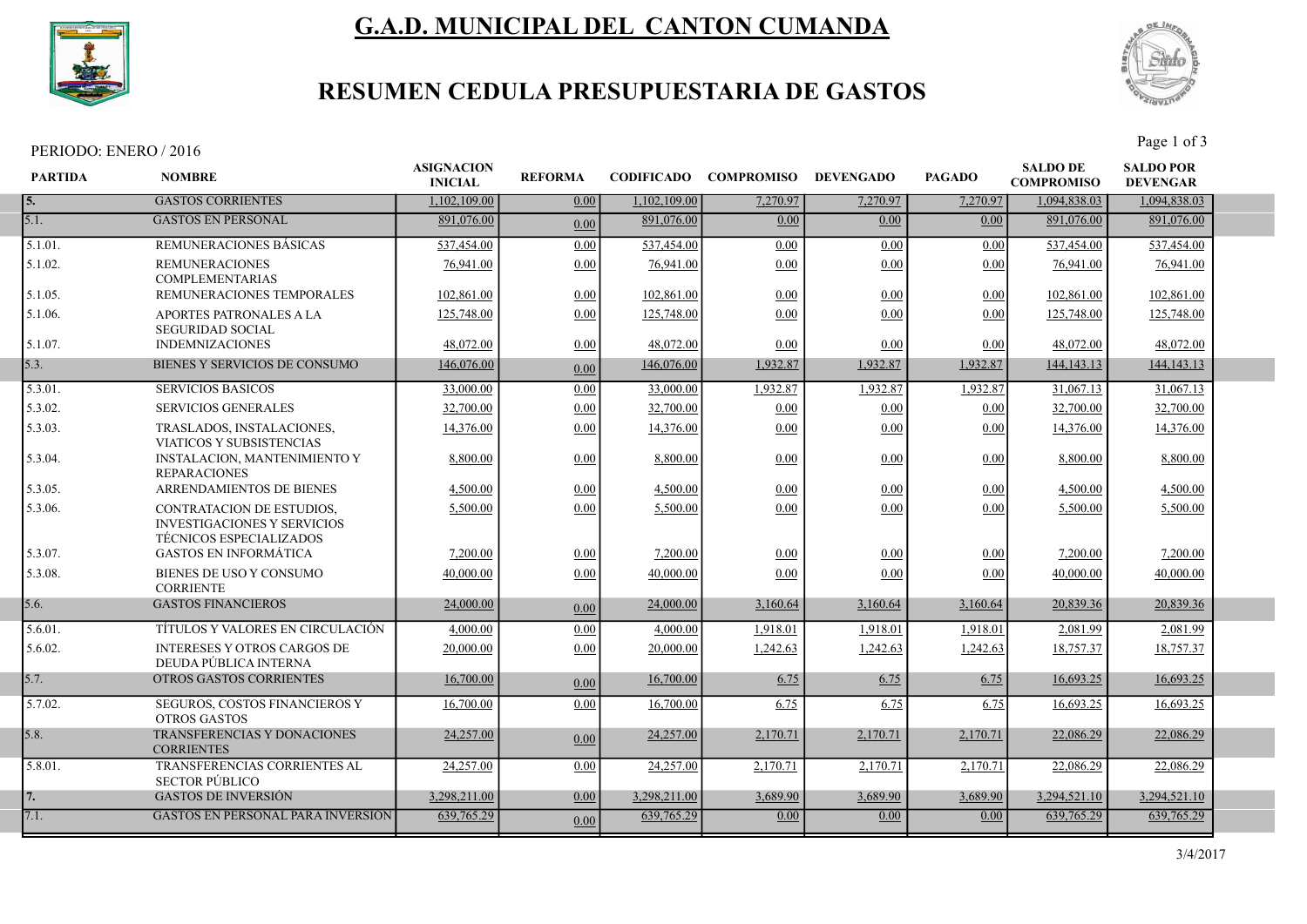

# G.A.D. MUNICIPAL DEL CANTON CUMANDA



## RESUMEN CEDULA PRESUPUESTARIA DE GASTOS

PERIODO: ENERO / 2016 Page 2 of 3

| <b>REMUNERACIONES BASICAS</b><br>320,905.69<br>320,905.69<br>320,905.69<br>320,905.69<br>0.00<br>0.00<br>0.00<br>0.00<br>58,622.00<br>0.00<br>58,622.00<br>0.00<br>0.00<br>58,622.00<br>58,622.00<br><b>REMUNERACIONES</b><br>0.00<br><b>COMPLEMENTARIAS</b><br>REMUNERACIONES TEMPORALES<br>0.00<br>107,902.00<br>0.00<br>107,902.00<br>107,902.00<br>107,902.00<br>0.00<br>0.00<br>100,698.00<br>APORTES PATRONALES A LA<br>100,698.00<br>0.00<br>100,698.00<br>0.00<br>0.00<br>0.00<br>100,698.00<br><b>SEGURIDAD SOCIAL</b><br><b>INDEMNIZACIONES</b><br>0.00<br>51,637.60<br>0.00<br>0.00<br>51,637.60<br>51,637.60<br>0.00<br>51,637.60<br>BIENES Y SERVICIOS PARA INVERSIÓN<br>697,085.90<br>697,085.90<br>1,100.06<br>1,100.06<br>1,100.06<br>695,985.84<br>695,985.84<br>0.00<br><b>SERVICIOS GENERALES</b><br>72,000.00<br>0.00<br>72,000.00<br>784.96<br>784.96<br>784.96<br>71,215.04<br>71,215.04<br>0.00<br>315.00<br>13,984.00<br>13,984.00<br>315.00<br>315.00<br>13,669.00<br>13,669.00<br>TRASLADOS, INSTALACIONES<br>VIÁTICOS Y SUBSISTENCIAS<br><b>INSTALACIONES, MANTENIMIENTOS Y</b><br>63,800.00<br>0.00<br>63,800.00<br>0.00<br>63,800.00<br>0.00<br>0.00<br>63,800.00<br><b>REPARACIONES</b><br><b>ARRENDAMIENTO DE BIENES</b><br>32,000.00<br>0.00<br>32,000.00<br>0.00<br>0.00<br>0.00<br>32,000.00<br>32,000.00<br><b>CONTRATACIONES DE ESTUDIOS E</b><br>32,900.00<br>0.00<br>32,900.00<br>0.00<br>0.00<br>0.00<br>32,900.00<br>32,900.00<br><b>INVESTIGACIONES</b><br><b>GASTOS EN INFORMÁTICA</b><br>0.00<br>4,500.00<br>0.00<br>4,500.00<br>0.00<br>0.00<br>4,500.00<br>4,500.00<br>BIENES DE USO Y CONSUMO DE<br>0.00<br>477,901.90<br>477,901.80<br>477,901.90<br>0.10<br>0.10<br>0.10<br>477,901.80<br><b>INVERSIÓN</b><br><b>OBRAS PÚBLICAS</b><br>1,727,369.93<br>1,727,369.93<br>2,589.84<br>2,589.84<br>2,589.84<br>1,724,780.09<br>1,724,780.09<br>0.00<br>OBRAS DE INFRAESTRUCTURA<br>1,705,689.23<br>0.00<br>1,705,689.23<br>2,589.84<br>2,589.84<br>1,703,099.39<br>1,703,099.39<br>2,589.84<br>OBRAS EN LÍNEAS, REDES E<br>0.00<br>10.392.08<br>10,392.08<br>0.00<br>10,392.08<br>10,392.08<br>0.00<br>0.00<br><b>INSTALACIONES ELÉCTRICAS</b><br>ASIGNACIONES A DISTRIBUIR<br>11,288.62<br>0.00<br>11,288.62<br>0.00<br>0.00<br>0.00<br>11,288.62<br>11,288.62<br>OTROS GASTOS DE INVERSIÓN<br>15,000.00<br>15,000.00<br>0.00<br>0.00<br>0.00<br>15,000.00<br>15,000.00<br>0.00<br>7.7.02.<br>SEGUROS, COSTOS FINANCIEROS Y<br>15,000.00<br>0.00<br>0.00<br>0.00<br>15,000.00<br>0.00<br>15,000.00<br>15,000.00<br><b>OTROS GASTOS</b><br>TRANSFERENCIAS Y DONACIONES PARA<br>218,989.88<br>218,989.88<br>0.00<br>0.00<br>0.00<br>218,989.88<br>218,989.88<br>0.00<br><b>INVERSIÓN</b><br>TRANSFERENCIAS PARA INVERSION AL<br>218,989.88<br>218,989.88<br>0.00<br>0.00<br>0.00<br>0.00<br>218,989.88<br>218,989.88<br><b>SECTOR PÚBLICO</b><br><b>GASTOS DE CAPITAL</b><br>158,097.00<br>0.00<br>158,097.00<br>0.00<br>0.00<br>158,097.00<br>158,097.00<br>0.00<br><b>BIENES DE LARGA DURACIÓN</b><br>158,097.00<br>158,097.00<br>0.00<br>0.00<br>0.00<br>158,097.00<br>158,097.00<br>0.00<br><b>BIENES MUEBLES</b><br>108,097.00<br>0.00<br>108,097.00<br>0.00<br>0.00<br>0.00<br>108,097.00<br>108,097.00<br><b>EXPROPIACIONES DE BIENES</b><br>50,000.00<br>0.00<br>50,000.00<br>0.00<br>0.00<br>50,000.00<br>50,000.00<br>0.00<br>APLICACIÓN DEL FINANCIAMIENTO<br>69,225.74<br>76,073.00<br>6,847.26<br>6,847.26<br>6,847.26<br>69,225.74<br>76,073.00<br>0.00 | <b>PARTIDA</b> | <b>NOMBRE</b> | <b>ASIGNACION</b><br><b>INICIAL</b> | <b>REFORMA</b> | <b>CODIFICADO COMPROMISO</b> | <b>DEVENGADO</b> | <b>PAGADO</b> | <b>SALDO DE</b><br><b>COMPROMISO</b> | <b>SALDO POR</b><br><b>DEVENGAR</b> |  |
|------------------------------------------------------------------------------------------------------------------------------------------------------------------------------------------------------------------------------------------------------------------------------------------------------------------------------------------------------------------------------------------------------------------------------------------------------------------------------------------------------------------------------------------------------------------------------------------------------------------------------------------------------------------------------------------------------------------------------------------------------------------------------------------------------------------------------------------------------------------------------------------------------------------------------------------------------------------------------------------------------------------------------------------------------------------------------------------------------------------------------------------------------------------------------------------------------------------------------------------------------------------------------------------------------------------------------------------------------------------------------------------------------------------------------------------------------------------------------------------------------------------------------------------------------------------------------------------------------------------------------------------------------------------------------------------------------------------------------------------------------------------------------------------------------------------------------------------------------------------------------------------------------------------------------------------------------------------------------------------------------------------------------------------------------------------------------------------------------------------------------------------------------------------------------------------------------------------------------------------------------------------------------------------------------------------------------------------------------------------------------------------------------------------------------------------------------------------------------------------------------------------------------------------------------------------------------------------------------------------------------------------------------------------------------------------------------------------------------------------------------------------------------------------------------------------------------------------------------------------------------------------------------------------------------------------------------------------------------------------------------------------------------------------------------------------------------------------------------------------------------------------------------------------------------------------------------------------------------------------------------------------------------------------------------------------------------------------------------------------------------------------------------------------------------------------------------------------------------------------------------------------|----------------|---------------|-------------------------------------|----------------|------------------------------|------------------|---------------|--------------------------------------|-------------------------------------|--|
|                                                                                                                                                                                                                                                                                                                                                                                                                                                                                                                                                                                                                                                                                                                                                                                                                                                                                                                                                                                                                                                                                                                                                                                                                                                                                                                                                                                                                                                                                                                                                                                                                                                                                                                                                                                                                                                                                                                                                                                                                                                                                                                                                                                                                                                                                                                                                                                                                                                                                                                                                                                                                                                                                                                                                                                                                                                                                                                                                                                                                                                                                                                                                                                                                                                                                                                                                                                                                                                                                                                  | 7.1.01.        |               |                                     |                |                              |                  |               |                                      |                                     |  |
|                                                                                                                                                                                                                                                                                                                                                                                                                                                                                                                                                                                                                                                                                                                                                                                                                                                                                                                                                                                                                                                                                                                                                                                                                                                                                                                                                                                                                                                                                                                                                                                                                                                                                                                                                                                                                                                                                                                                                                                                                                                                                                                                                                                                                                                                                                                                                                                                                                                                                                                                                                                                                                                                                                                                                                                                                                                                                                                                                                                                                                                                                                                                                                                                                                                                                                                                                                                                                                                                                                                  | 7.1.02.        |               |                                     |                |                              |                  |               |                                      |                                     |  |
|                                                                                                                                                                                                                                                                                                                                                                                                                                                                                                                                                                                                                                                                                                                                                                                                                                                                                                                                                                                                                                                                                                                                                                                                                                                                                                                                                                                                                                                                                                                                                                                                                                                                                                                                                                                                                                                                                                                                                                                                                                                                                                                                                                                                                                                                                                                                                                                                                                                                                                                                                                                                                                                                                                                                                                                                                                                                                                                                                                                                                                                                                                                                                                                                                                                                                                                                                                                                                                                                                                                  | 7.1.05.        |               |                                     |                |                              |                  |               |                                      |                                     |  |
|                                                                                                                                                                                                                                                                                                                                                                                                                                                                                                                                                                                                                                                                                                                                                                                                                                                                                                                                                                                                                                                                                                                                                                                                                                                                                                                                                                                                                                                                                                                                                                                                                                                                                                                                                                                                                                                                                                                                                                                                                                                                                                                                                                                                                                                                                                                                                                                                                                                                                                                                                                                                                                                                                                                                                                                                                                                                                                                                                                                                                                                                                                                                                                                                                                                                                                                                                                                                                                                                                                                  | 7.1.06.        |               |                                     |                |                              |                  |               |                                      |                                     |  |
|                                                                                                                                                                                                                                                                                                                                                                                                                                                                                                                                                                                                                                                                                                                                                                                                                                                                                                                                                                                                                                                                                                                                                                                                                                                                                                                                                                                                                                                                                                                                                                                                                                                                                                                                                                                                                                                                                                                                                                                                                                                                                                                                                                                                                                                                                                                                                                                                                                                                                                                                                                                                                                                                                                                                                                                                                                                                                                                                                                                                                                                                                                                                                                                                                                                                                                                                                                                                                                                                                                                  | 7.1.07.        |               |                                     |                |                              |                  |               |                                      |                                     |  |
|                                                                                                                                                                                                                                                                                                                                                                                                                                                                                                                                                                                                                                                                                                                                                                                                                                                                                                                                                                                                                                                                                                                                                                                                                                                                                                                                                                                                                                                                                                                                                                                                                                                                                                                                                                                                                                                                                                                                                                                                                                                                                                                                                                                                                                                                                                                                                                                                                                                                                                                                                                                                                                                                                                                                                                                                                                                                                                                                                                                                                                                                                                                                                                                                                                                                                                                                                                                                                                                                                                                  | 7.3.           |               |                                     |                |                              |                  |               |                                      |                                     |  |
|                                                                                                                                                                                                                                                                                                                                                                                                                                                                                                                                                                                                                                                                                                                                                                                                                                                                                                                                                                                                                                                                                                                                                                                                                                                                                                                                                                                                                                                                                                                                                                                                                                                                                                                                                                                                                                                                                                                                                                                                                                                                                                                                                                                                                                                                                                                                                                                                                                                                                                                                                                                                                                                                                                                                                                                                                                                                                                                                                                                                                                                                                                                                                                                                                                                                                                                                                                                                                                                                                                                  | 7.3.02.        |               |                                     |                |                              |                  |               |                                      |                                     |  |
|                                                                                                                                                                                                                                                                                                                                                                                                                                                                                                                                                                                                                                                                                                                                                                                                                                                                                                                                                                                                                                                                                                                                                                                                                                                                                                                                                                                                                                                                                                                                                                                                                                                                                                                                                                                                                                                                                                                                                                                                                                                                                                                                                                                                                                                                                                                                                                                                                                                                                                                                                                                                                                                                                                                                                                                                                                                                                                                                                                                                                                                                                                                                                                                                                                                                                                                                                                                                                                                                                                                  | 7.3.03.        |               |                                     |                |                              |                  |               |                                      |                                     |  |
|                                                                                                                                                                                                                                                                                                                                                                                                                                                                                                                                                                                                                                                                                                                                                                                                                                                                                                                                                                                                                                                                                                                                                                                                                                                                                                                                                                                                                                                                                                                                                                                                                                                                                                                                                                                                                                                                                                                                                                                                                                                                                                                                                                                                                                                                                                                                                                                                                                                                                                                                                                                                                                                                                                                                                                                                                                                                                                                                                                                                                                                                                                                                                                                                                                                                                                                                                                                                                                                                                                                  | 7.3.04.        |               |                                     |                |                              |                  |               |                                      |                                     |  |
|                                                                                                                                                                                                                                                                                                                                                                                                                                                                                                                                                                                                                                                                                                                                                                                                                                                                                                                                                                                                                                                                                                                                                                                                                                                                                                                                                                                                                                                                                                                                                                                                                                                                                                                                                                                                                                                                                                                                                                                                                                                                                                                                                                                                                                                                                                                                                                                                                                                                                                                                                                                                                                                                                                                                                                                                                                                                                                                                                                                                                                                                                                                                                                                                                                                                                                                                                                                                                                                                                                                  | 7.3.05.        |               |                                     |                |                              |                  |               |                                      |                                     |  |
|                                                                                                                                                                                                                                                                                                                                                                                                                                                                                                                                                                                                                                                                                                                                                                                                                                                                                                                                                                                                                                                                                                                                                                                                                                                                                                                                                                                                                                                                                                                                                                                                                                                                                                                                                                                                                                                                                                                                                                                                                                                                                                                                                                                                                                                                                                                                                                                                                                                                                                                                                                                                                                                                                                                                                                                                                                                                                                                                                                                                                                                                                                                                                                                                                                                                                                                                                                                                                                                                                                                  | 7.3.06.        |               |                                     |                |                              |                  |               |                                      |                                     |  |
|                                                                                                                                                                                                                                                                                                                                                                                                                                                                                                                                                                                                                                                                                                                                                                                                                                                                                                                                                                                                                                                                                                                                                                                                                                                                                                                                                                                                                                                                                                                                                                                                                                                                                                                                                                                                                                                                                                                                                                                                                                                                                                                                                                                                                                                                                                                                                                                                                                                                                                                                                                                                                                                                                                                                                                                                                                                                                                                                                                                                                                                                                                                                                                                                                                                                                                                                                                                                                                                                                                                  | 7.3.07.        |               |                                     |                |                              |                  |               |                                      |                                     |  |
|                                                                                                                                                                                                                                                                                                                                                                                                                                                                                                                                                                                                                                                                                                                                                                                                                                                                                                                                                                                                                                                                                                                                                                                                                                                                                                                                                                                                                                                                                                                                                                                                                                                                                                                                                                                                                                                                                                                                                                                                                                                                                                                                                                                                                                                                                                                                                                                                                                                                                                                                                                                                                                                                                                                                                                                                                                                                                                                                                                                                                                                                                                                                                                                                                                                                                                                                                                                                                                                                                                                  | 7.3.08.        |               |                                     |                |                              |                  |               |                                      |                                     |  |
|                                                                                                                                                                                                                                                                                                                                                                                                                                                                                                                                                                                                                                                                                                                                                                                                                                                                                                                                                                                                                                                                                                                                                                                                                                                                                                                                                                                                                                                                                                                                                                                                                                                                                                                                                                                                                                                                                                                                                                                                                                                                                                                                                                                                                                                                                                                                                                                                                                                                                                                                                                                                                                                                                                                                                                                                                                                                                                                                                                                                                                                                                                                                                                                                                                                                                                                                                                                                                                                                                                                  | 7.5.           |               |                                     |                |                              |                  |               |                                      |                                     |  |
|                                                                                                                                                                                                                                                                                                                                                                                                                                                                                                                                                                                                                                                                                                                                                                                                                                                                                                                                                                                                                                                                                                                                                                                                                                                                                                                                                                                                                                                                                                                                                                                                                                                                                                                                                                                                                                                                                                                                                                                                                                                                                                                                                                                                                                                                                                                                                                                                                                                                                                                                                                                                                                                                                                                                                                                                                                                                                                                                                                                                                                                                                                                                                                                                                                                                                                                                                                                                                                                                                                                  | 7.5.01.        |               |                                     |                |                              |                  |               |                                      |                                     |  |
|                                                                                                                                                                                                                                                                                                                                                                                                                                                                                                                                                                                                                                                                                                                                                                                                                                                                                                                                                                                                                                                                                                                                                                                                                                                                                                                                                                                                                                                                                                                                                                                                                                                                                                                                                                                                                                                                                                                                                                                                                                                                                                                                                                                                                                                                                                                                                                                                                                                                                                                                                                                                                                                                                                                                                                                                                                                                                                                                                                                                                                                                                                                                                                                                                                                                                                                                                                                                                                                                                                                  | 7.5.04.        |               |                                     |                |                              |                  |               |                                      |                                     |  |
|                                                                                                                                                                                                                                                                                                                                                                                                                                                                                                                                                                                                                                                                                                                                                                                                                                                                                                                                                                                                                                                                                                                                                                                                                                                                                                                                                                                                                                                                                                                                                                                                                                                                                                                                                                                                                                                                                                                                                                                                                                                                                                                                                                                                                                                                                                                                                                                                                                                                                                                                                                                                                                                                                                                                                                                                                                                                                                                                                                                                                                                                                                                                                                                                                                                                                                                                                                                                                                                                                                                  | 7.5.99.        |               |                                     |                |                              |                  |               |                                      |                                     |  |
|                                                                                                                                                                                                                                                                                                                                                                                                                                                                                                                                                                                                                                                                                                                                                                                                                                                                                                                                                                                                                                                                                                                                                                                                                                                                                                                                                                                                                                                                                                                                                                                                                                                                                                                                                                                                                                                                                                                                                                                                                                                                                                                                                                                                                                                                                                                                                                                                                                                                                                                                                                                                                                                                                                                                                                                                                                                                                                                                                                                                                                                                                                                                                                                                                                                                                                                                                                                                                                                                                                                  | 7.7.           |               |                                     |                |                              |                  |               |                                      |                                     |  |
|                                                                                                                                                                                                                                                                                                                                                                                                                                                                                                                                                                                                                                                                                                                                                                                                                                                                                                                                                                                                                                                                                                                                                                                                                                                                                                                                                                                                                                                                                                                                                                                                                                                                                                                                                                                                                                                                                                                                                                                                                                                                                                                                                                                                                                                                                                                                                                                                                                                                                                                                                                                                                                                                                                                                                                                                                                                                                                                                                                                                                                                                                                                                                                                                                                                                                                                                                                                                                                                                                                                  |                |               |                                     |                |                              |                  |               |                                      |                                     |  |
|                                                                                                                                                                                                                                                                                                                                                                                                                                                                                                                                                                                                                                                                                                                                                                                                                                                                                                                                                                                                                                                                                                                                                                                                                                                                                                                                                                                                                                                                                                                                                                                                                                                                                                                                                                                                                                                                                                                                                                                                                                                                                                                                                                                                                                                                                                                                                                                                                                                                                                                                                                                                                                                                                                                                                                                                                                                                                                                                                                                                                                                                                                                                                                                                                                                                                                                                                                                                                                                                                                                  | 7.8.           |               |                                     |                |                              |                  |               |                                      |                                     |  |
|                                                                                                                                                                                                                                                                                                                                                                                                                                                                                                                                                                                                                                                                                                                                                                                                                                                                                                                                                                                                                                                                                                                                                                                                                                                                                                                                                                                                                                                                                                                                                                                                                                                                                                                                                                                                                                                                                                                                                                                                                                                                                                                                                                                                                                                                                                                                                                                                                                                                                                                                                                                                                                                                                                                                                                                                                                                                                                                                                                                                                                                                                                                                                                                                                                                                                                                                                                                                                                                                                                                  | 7.8.01.        |               |                                     |                |                              |                  |               |                                      |                                     |  |
|                                                                                                                                                                                                                                                                                                                                                                                                                                                                                                                                                                                                                                                                                                                                                                                                                                                                                                                                                                                                                                                                                                                                                                                                                                                                                                                                                                                                                                                                                                                                                                                                                                                                                                                                                                                                                                                                                                                                                                                                                                                                                                                                                                                                                                                                                                                                                                                                                                                                                                                                                                                                                                                                                                                                                                                                                                                                                                                                                                                                                                                                                                                                                                                                                                                                                                                                                                                                                                                                                                                  | 8.             |               |                                     |                |                              |                  |               |                                      |                                     |  |
|                                                                                                                                                                                                                                                                                                                                                                                                                                                                                                                                                                                                                                                                                                                                                                                                                                                                                                                                                                                                                                                                                                                                                                                                                                                                                                                                                                                                                                                                                                                                                                                                                                                                                                                                                                                                                                                                                                                                                                                                                                                                                                                                                                                                                                                                                                                                                                                                                                                                                                                                                                                                                                                                                                                                                                                                                                                                                                                                                                                                                                                                                                                                                                                                                                                                                                                                                                                                                                                                                                                  | 8.4.           |               |                                     |                |                              |                  |               |                                      |                                     |  |
|                                                                                                                                                                                                                                                                                                                                                                                                                                                                                                                                                                                                                                                                                                                                                                                                                                                                                                                                                                                                                                                                                                                                                                                                                                                                                                                                                                                                                                                                                                                                                                                                                                                                                                                                                                                                                                                                                                                                                                                                                                                                                                                                                                                                                                                                                                                                                                                                                                                                                                                                                                                                                                                                                                                                                                                                                                                                                                                                                                                                                                                                                                                                                                                                                                                                                                                                                                                                                                                                                                                  | 8.4.01.        |               |                                     |                |                              |                  |               |                                      |                                     |  |
|                                                                                                                                                                                                                                                                                                                                                                                                                                                                                                                                                                                                                                                                                                                                                                                                                                                                                                                                                                                                                                                                                                                                                                                                                                                                                                                                                                                                                                                                                                                                                                                                                                                                                                                                                                                                                                                                                                                                                                                                                                                                                                                                                                                                                                                                                                                                                                                                                                                                                                                                                                                                                                                                                                                                                                                                                                                                                                                                                                                                                                                                                                                                                                                                                                                                                                                                                                                                                                                                                                                  | 8.4.03.        |               |                                     |                |                              |                  |               |                                      |                                     |  |
|                                                                                                                                                                                                                                                                                                                                                                                                                                                                                                                                                                                                                                                                                                                                                                                                                                                                                                                                                                                                                                                                                                                                                                                                                                                                                                                                                                                                                                                                                                                                                                                                                                                                                                                                                                                                                                                                                                                                                                                                                                                                                                                                                                                                                                                                                                                                                                                                                                                                                                                                                                                                                                                                                                                                                                                                                                                                                                                                                                                                                                                                                                                                                                                                                                                                                                                                                                                                                                                                                                                  | 9.             |               |                                     |                |                              |                  |               |                                      |                                     |  |